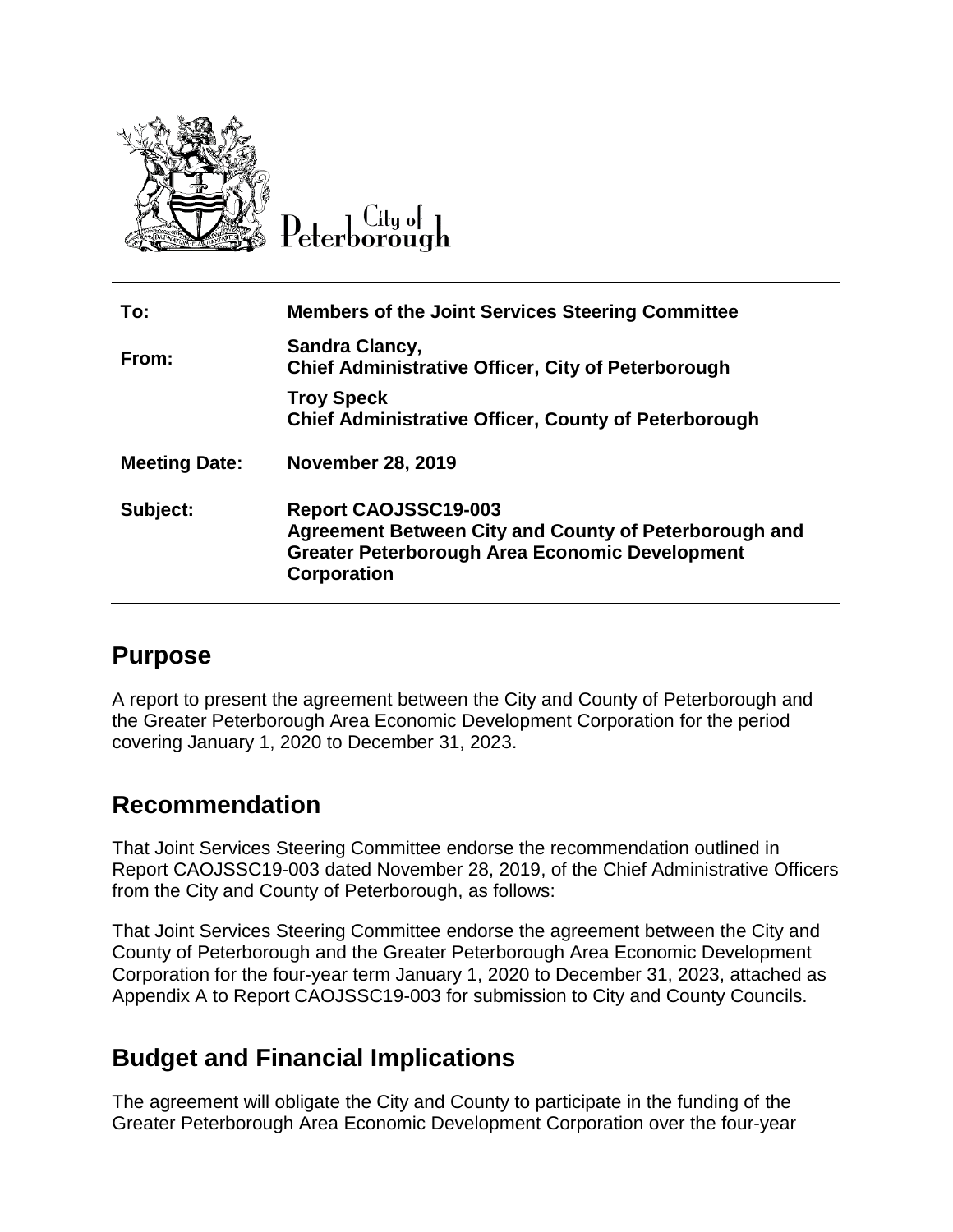period January 1, 2020 to December 31, 2023. The 2020 recommended funding in the Draft 2020 Budget is \$1,009,677 and \$712,733 respectively which is two per cent higher than the 2019 budgeted base level.

### **Background**

The existing agreement with the County of Peterborough, City of Peterborough and the Greater Peterborough Area Economic Development Corporation (GPAEDC) with respect to the operations of the GPAEDC covers the period January 1, 2016 to December 31, 2019. The agreement delegates the responsibility for the delivery of economic development and tourism services with certain terms and conditions.

The proposed agreement for the period of January 1, 2020 to December 31, 2023 is attached as Appendix A. Any changes in the agreement have been highlighted in yellow although they are not major changes, they simply confirm current practice. Appendix A of the proposed agreement is completely new and reflects GPAEDC's current focus and categories as has been updated to Councils in the recent past such as Promote, Start, Grow and Attract.

Report CAOJSSC19-002, which is the agreement for the City and County of Peterborough in their role as the Service Managers, is also being presented to Joint Services Steering Committee (JSSC) on November 28, 2019. One of the proposed amendments in the change the name of the JSSC to the County City Liaison Committee. This new name has been reflected in the proposed agreement for GPAEDC.

## **Summary**

Staff are recommending a four-year agreement for GPAEDC until December 31, 2023.

Submitted by,

Sandra Clancy Chief Administrative Officer City of Peterborough

Contact Name:

Sandra Clancy Chief Administrative Officer Phone: 705-742-7777 Ext. 1810 Toll Free: 1-855-738-3755 Ext. 1810 Fax: 705-749-6687 E-mail: [sclancy@peterborough.ca](mailto:sclancy@peterborough.ca)